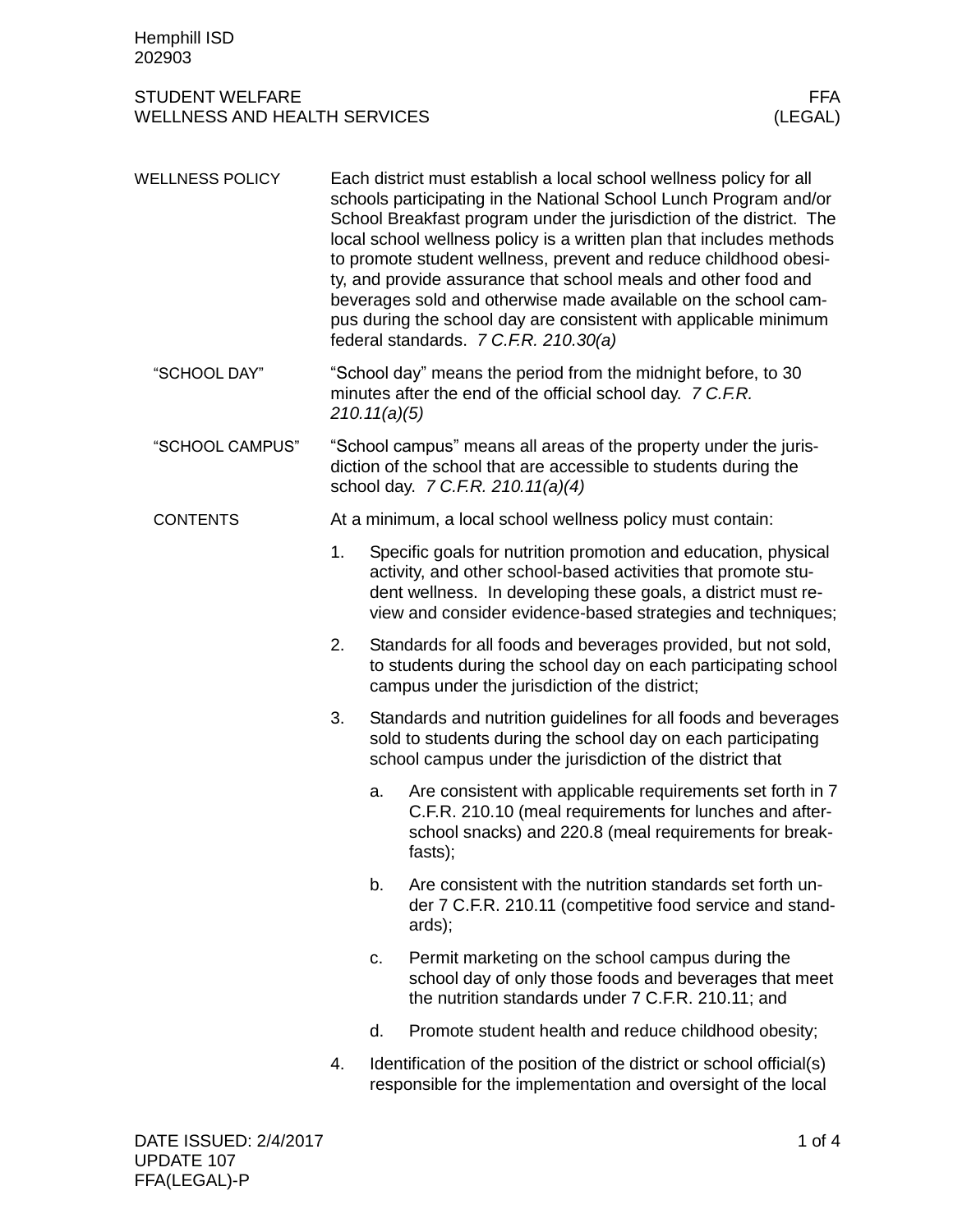## STUDENT WELFARE FRAME AND STUDENT WELFARE FRAME. WELLNESS AND HEALTH SERVICES (LEGAL)

school wellness policy to ensure each school's compliance with the policy;

- 5. A description of the manner in which parents, students, representatives of the school food authority, teachers of physical education, school health professionals, the school board, school administrators, and the general public are provided an opportunity to participate in the development, implementation, and periodic review and update of the local school wellness policy; and
- 6. A description of the plan for measuring the implementation of the local school wellness policy, and for reporting local school wellness policy content and implementation issues to the public as required below.

PUBLIC INVOLVEMENT AND **NOTIFICATION** 

A district must:

- 1. Permit parents, students, representatives of the school food authority, teachers of physical education, school health professionals, the school board, school administrators, and the general public to participate in the development, implementation, and periodic review and update of the local school wellness policy.
- 2. Inform the public about the content and implementation of the local school wellness policy, and make the policy and any updates available to the public annually.
- 3. Inform the public about progress toward meeting the goals of the local school wellness policy and compliance with the local school wellness policy by making the triennial assessment, as required at item 2 under IMPLEMENTATION ASSESSMENTS AND UPDATES below, available to the public in an accessible and easily understood manner.

IMPLEMENTATION ASSESSMENTS AND UPDATES

A district must:

- 1. Designate one or more district or school officials to ensure that each participating school complies with the local school wellness policy.
- 2. At least once every three years, assess schools' compliance with the local school wellness policy, and make assessment results available to the public. The assessment must measure the implementation of the local school wellness policy, and include: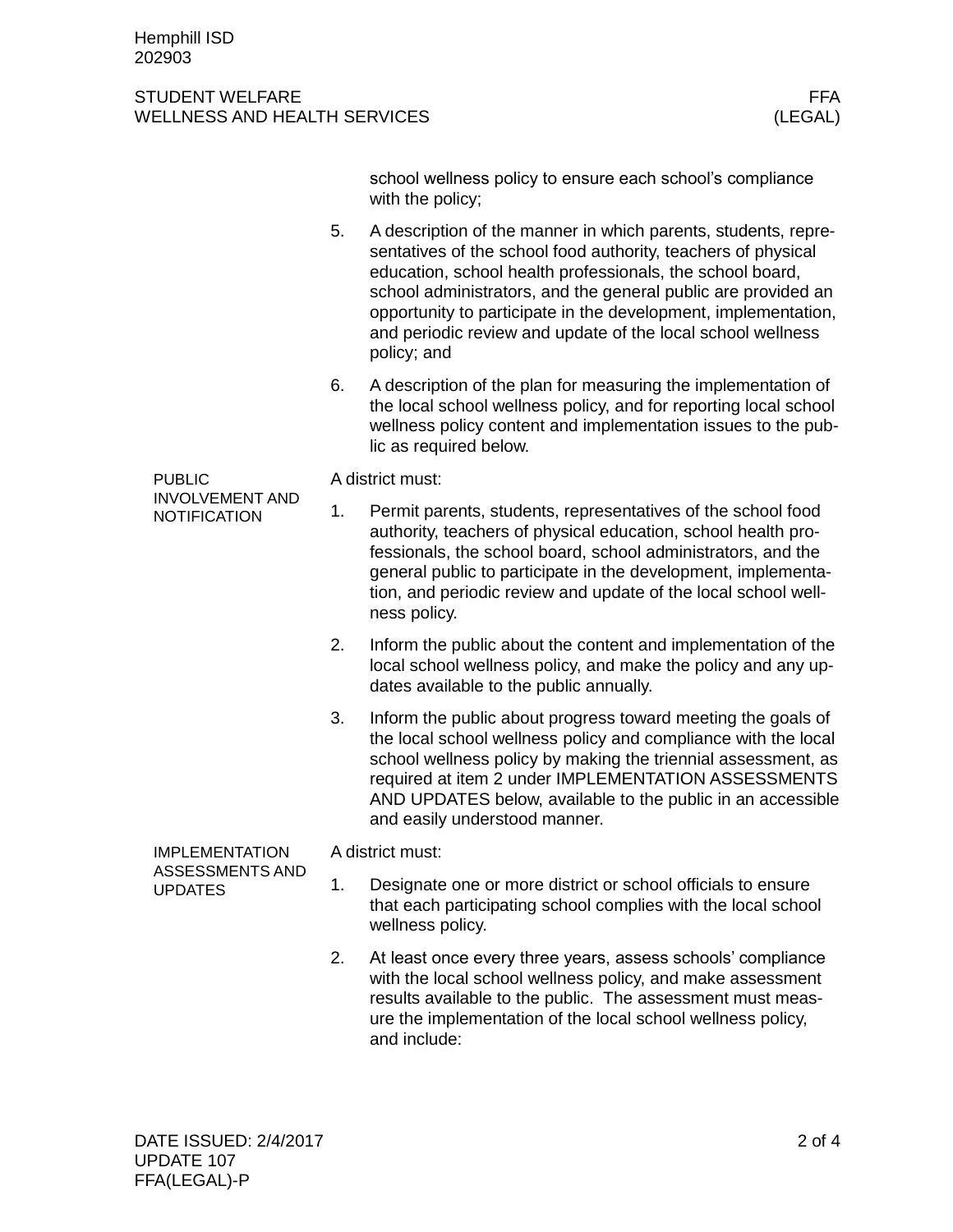## STUDENT WELFARE FFA<br>WELLNESS AND HEALTH SERVICES WELLNESS (LEGAL) WELLNESS AND HEALTH SERVICES

|                                            |                                                                                                                                                                                                        | a. | The extent to which schools under the jurisdiction of the<br>district are in compliance with the local school wellness<br>policy;                                                                                                                                                |  |  |
|--------------------------------------------|--------------------------------------------------------------------------------------------------------------------------------------------------------------------------------------------------------|----|----------------------------------------------------------------------------------------------------------------------------------------------------------------------------------------------------------------------------------------------------------------------------------|--|--|
|                                            |                                                                                                                                                                                                        | b. | The extent to which the district's local school wellness<br>policy compares to model local school wellness policies;<br>and                                                                                                                                                      |  |  |
|                                            |                                                                                                                                                                                                        | c. | A description of the progress made in attaining the goals<br>of the local school wellness policy.                                                                                                                                                                                |  |  |
|                                            | 3.                                                                                                                                                                                                     |    | Make appropriate updates or modifications to the local school<br>wellness policy, based on the triennial assessment.                                                                                                                                                             |  |  |
| <b>RECORDKEEPING</b>                       | A district must retain records to document compliance with the re-<br>quirements of this policy. These records include, but are not lim-<br>ited to:                                                   |    |                                                                                                                                                                                                                                                                                  |  |  |
|                                            | 1.                                                                                                                                                                                                     |    | The written local school wellness policy;                                                                                                                                                                                                                                        |  |  |
|                                            | 2.                                                                                                                                                                                                     |    | Documentation demonstrating compliance with community<br>involvement requirements, including requirements to make<br>the local school wellness policy and triennial assessments<br>available to the public as required at IMPLEMENTATION AS-<br>SESSMENTS AND UPDATES above; and |  |  |
|                                            | 3.                                                                                                                                                                                                     |    | Documentation of the triennial assessment of the local school<br>wellness policy for each school under its jurisdiction.                                                                                                                                                         |  |  |
|                                            | Healthy, Hunger-Free Kids Act of 2010, Pub. L. No. 111-296, sec.<br>204, 124 Stat. 3183 (2010) [42 U.S.C. 1758b]; 7 C.F.R. 210.30(c)-<br>(f)                                                           |    |                                                                                                                                                                                                                                                                                  |  |  |
|                                            | [See CO for requirements relating to food services management,<br>EHAA for state law requirements relating to health education, and<br>FJ for requirements relating to food and beverage fundraisers.] |    |                                                                                                                                                                                                                                                                                  |  |  |
| <b>CHANGE IN HEALTH</b><br><b>SERVICES</b> | Before a district or a school may expand or change the health-care<br>services available at a school in the district from those that were<br>available on January 1, 1999, the board must:             |    |                                                                                                                                                                                                                                                                                  |  |  |
|                                            | 1.                                                                                                                                                                                                     |    | Hold a public hearing at which the board provides an oppor-<br>tunity for public comment and discloses all information on the<br>proposed health-care services, including:                                                                                                       |  |  |
|                                            |                                                                                                                                                                                                        | a. | All health-care services to be provided;                                                                                                                                                                                                                                         |  |  |
|                                            |                                                                                                                                                                                                        | b. | Whether federal law permits or requires any health-care<br>service provided to be kept confidential from parents;                                                                                                                                                                |  |  |
|                                            |                                                                                                                                                                                                        | c. | Whether a child's medical records will be accessible to<br>the parent;                                                                                                                                                                                                           |  |  |
| DATE ISSUED: 2/4/2017                      |                                                                                                                                                                                                        |    | 3 of 4                                                                                                                                                                                                                                                                           |  |  |